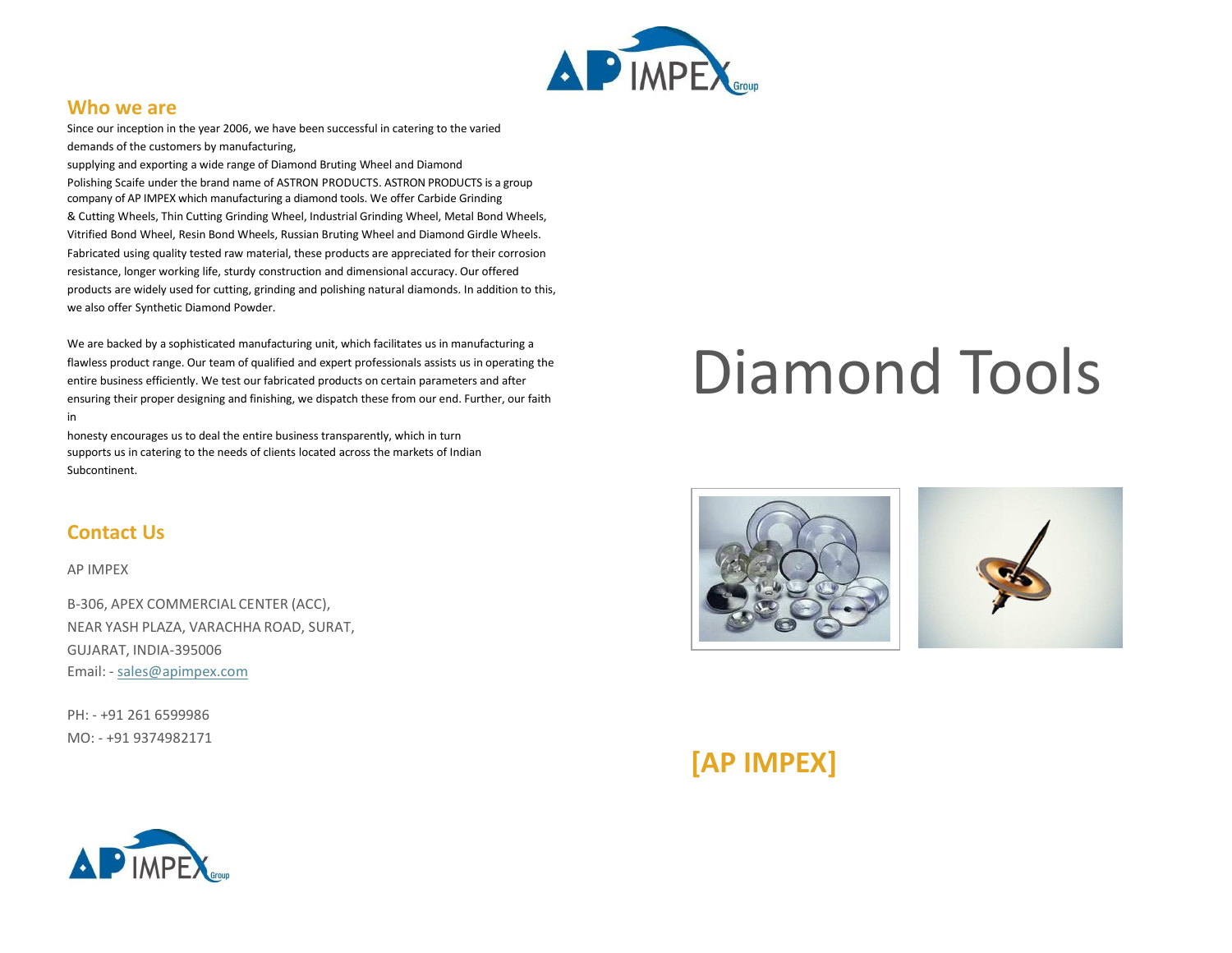

## **DIAMOND BRUTING WHEEL**









**Our Russian Bruting wheels are extensively used for Cutting, Shaping and finishing.**